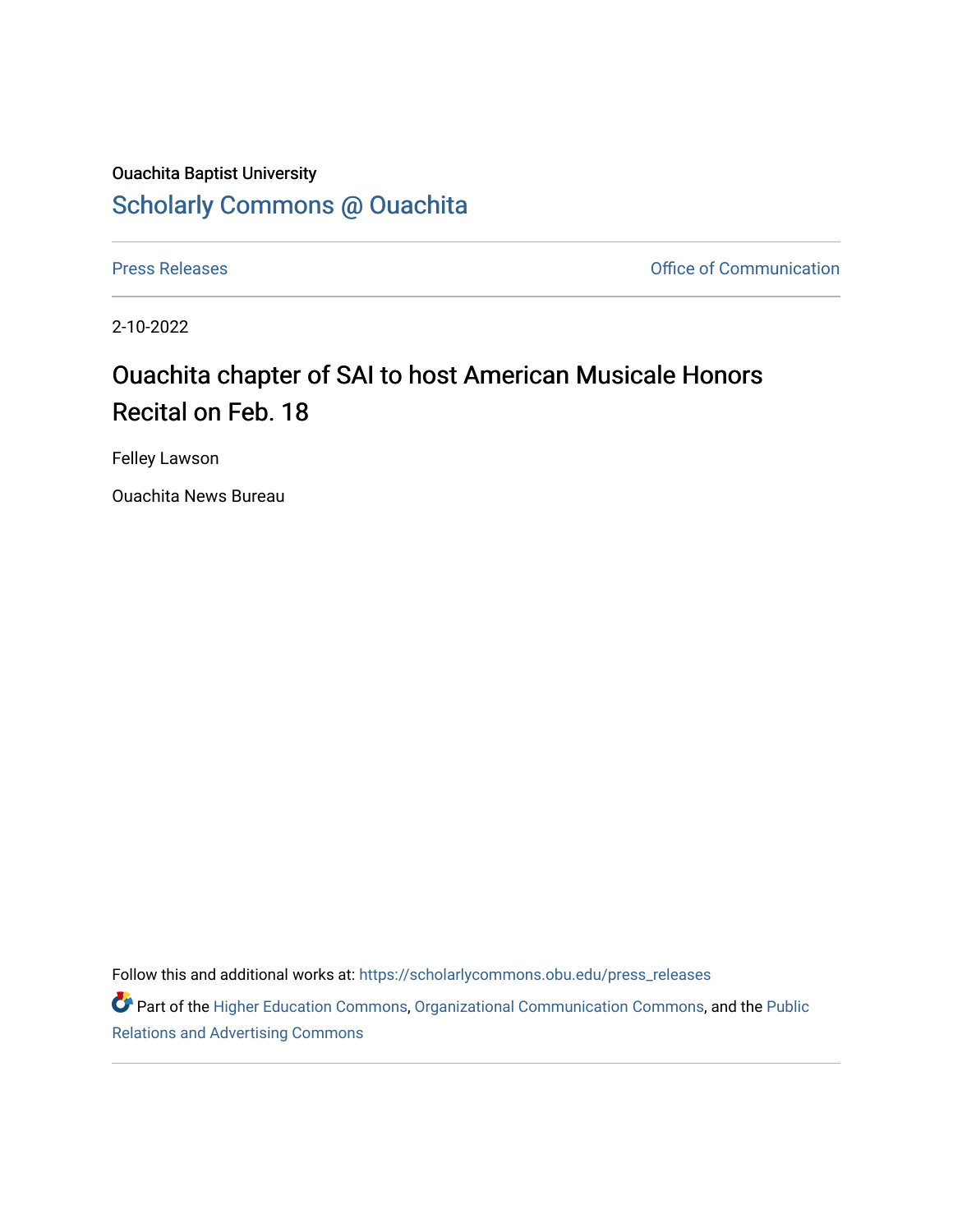



For immediate release **Ouachita chapter of SAI to host American Musicale Honors Recital on Feb. 18**  *By Felley Lawson* February 10, 2022 For more information, contact Ouachita's news bureau at [newsbureau@obu.edu](mailto:newsbureau@obu.edu) or (870) 245-5208.

ARKADELPHIA, Ark.—The Ouachita Baptist University chapter of Sigma Alpha Iota (SAI) music fraternity will host its annual American Musicale Honors Recital on Friday, Feb. 18, from 11 a.m.-12 p.m. in Mabee Fine Arts Center's McBeth Recital Hall, 455 Campus Drive. The recital is free and open to the public.

"This is our third American Musicale Honors Recital; it is becoming an annual event," said faculty sponsor Dr. Margaret Garrett, professor of music at Ouachita, adding that the recital gives students a place to promote and present music by American composers only. "Past performances have included spirituals, classical art songs, opera arias, songs from musical theatre and rock, original compositions and even a jazz combo. It also serves as a way for the members of SAI to let students know what the organization is about, and recruit new members."

Performing on the program—joined on piano by Ouachita collaborative pianist Phyllis Walker—will be Erin Bagley, a junior musical theatre major from White Oak, Texas, singing "Neurotic and Lonely" from *Craigslistlieder* by Gabriel Kahane; Abby Burlison, a junior musical theatre major from Beebe, Ark., singing "Even Though" from *I Love You Because* by Joshua Salzman; and Noah Warford, a junior